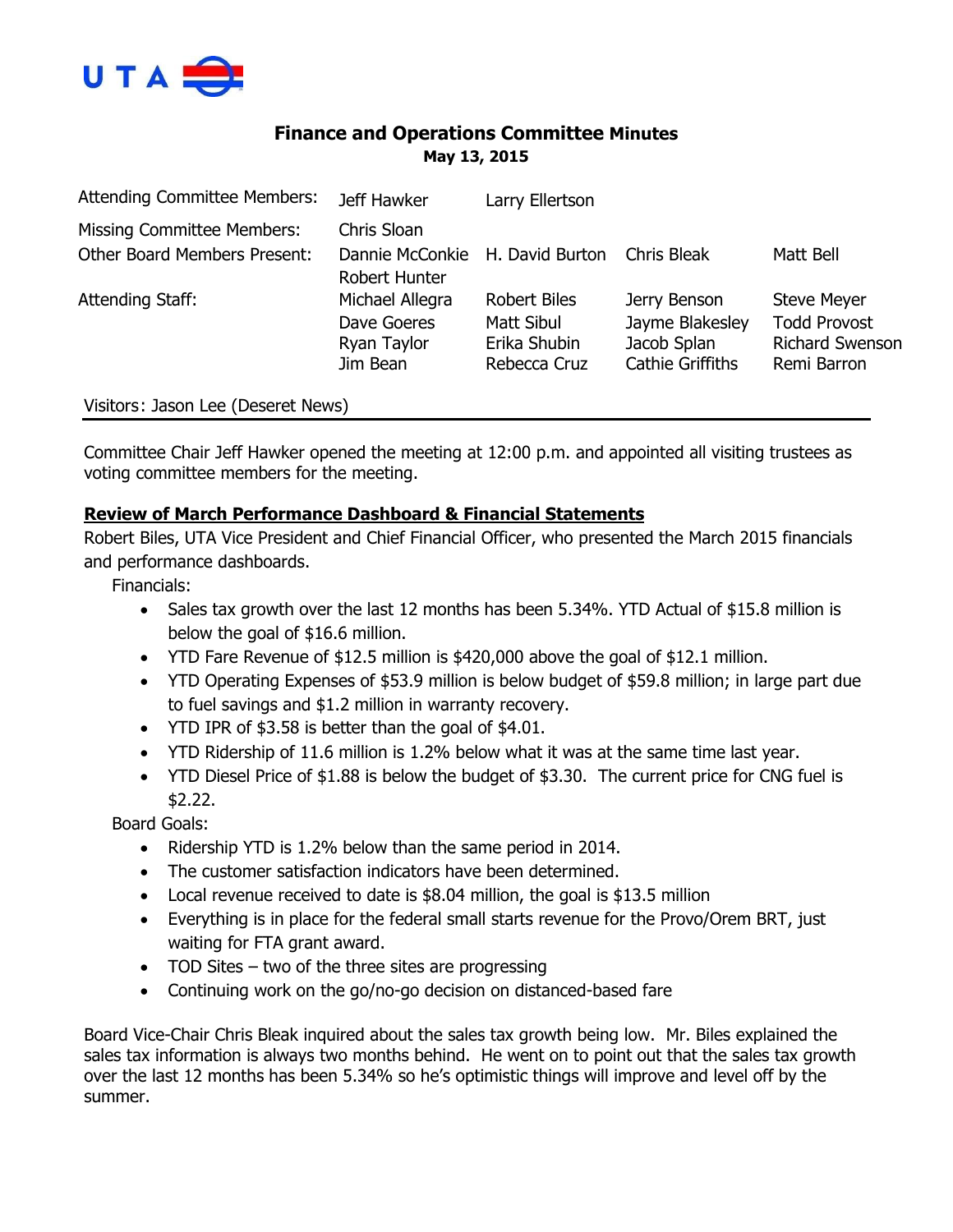Trustee Larry Ellertson pointed out the YTD Sales Tax figures on the dashboard are incorrect. Mr. Biles stated he'll make sure it gets corrected in time for the Executive Committee meeting.

A motion to forward the March performance dashboards and financial statements to the board was made by Trustee Larry Ellertson and seconded by Board Vice Chair Chris Bleak. The motion carried by unanimous vote.

### **Board Process Policy 4.1.12 Annual Strategic Leadership Objectives**

Chair Hawker presented.

- At the direction of Board Chair H. David Burton, trustees and staff created a framework for goal setting and review.
- A document outlying the framework was distributed in the F&O Committee Meeting packet.
- Chair Hawker specifically commented on  $#4$ , which states that goals "Be weighted by the Board based on the relative importance of the annual objectives. Assigned weighting may vary from 5 to 25 points with a total points equaling 100" and asked the trustees for their opinion on capping ridership at 25%.
	- o Trustee Ellertson cautioned about being so specific on everything being done in the organization and suggested including a subjective measure (as there may be something good or bad that happens to cause the end result). Trustee Ellertson went on to reiterate the objective of  $#1$  being the most important objective ("Be mission critical and advance core strategic objectives or address a current need").
	- $\circ$  Vice Chair Bleak stated he agrees with Chair Hawker, that as a Board they'd want to keep the points to equal 100 and weighing within that. However, he also agrees with Trustee Ellertson and wants to be fair to the staff but is struggling with how to determine something that can't be measured.
	- $\circ$  Trustee Dannie McConkie suggested goal weighting could be based on the ROI (Return on Investment); the time spent, manpower and effort made to get there.
	- o Matt Sibul, UTA Chief Planning Officer suggested a process being used by the Planning and Development Committee which allows for flexibility. Core Goals (heavier goals) vs. Strategic Goals (open every year, focuses on efforts, etc.) which allows for the element of subjectivity. Mr. Biles stated, that was the intent of #1.

A motion to forward Board Process Policy 4.1.12 Annual Strategic Leadership Objectives; with a change to the second line of item #4 to read "Assigned weighting may vary with total points equaling 100", to the board was made by Board Vice Chair Bleak and seconded by Trustee Ellertson. The motion carried by unanimous vote.

### **Approve April 8, 2015 Meeting Report**

A motion to approve the April 8, 2015 meeting report was made by Trustee Ellertson and seconded by Trustee Dannie McConkie. The motion carried by unanimous vote.

## **CNG Update**

Jacob Splan, UTA Engineering and Construction Planner presented.

- Demolition of the existing site is 95% complete.
- The fuel and fare building is 75% complete. Roof is complete.
- Preparing site for asphalt. Soils issues have been resolved.
- Compressor station is 85% complete. Going through pressure testing.
- CNG pipeline is 100% complete and ready to be energized.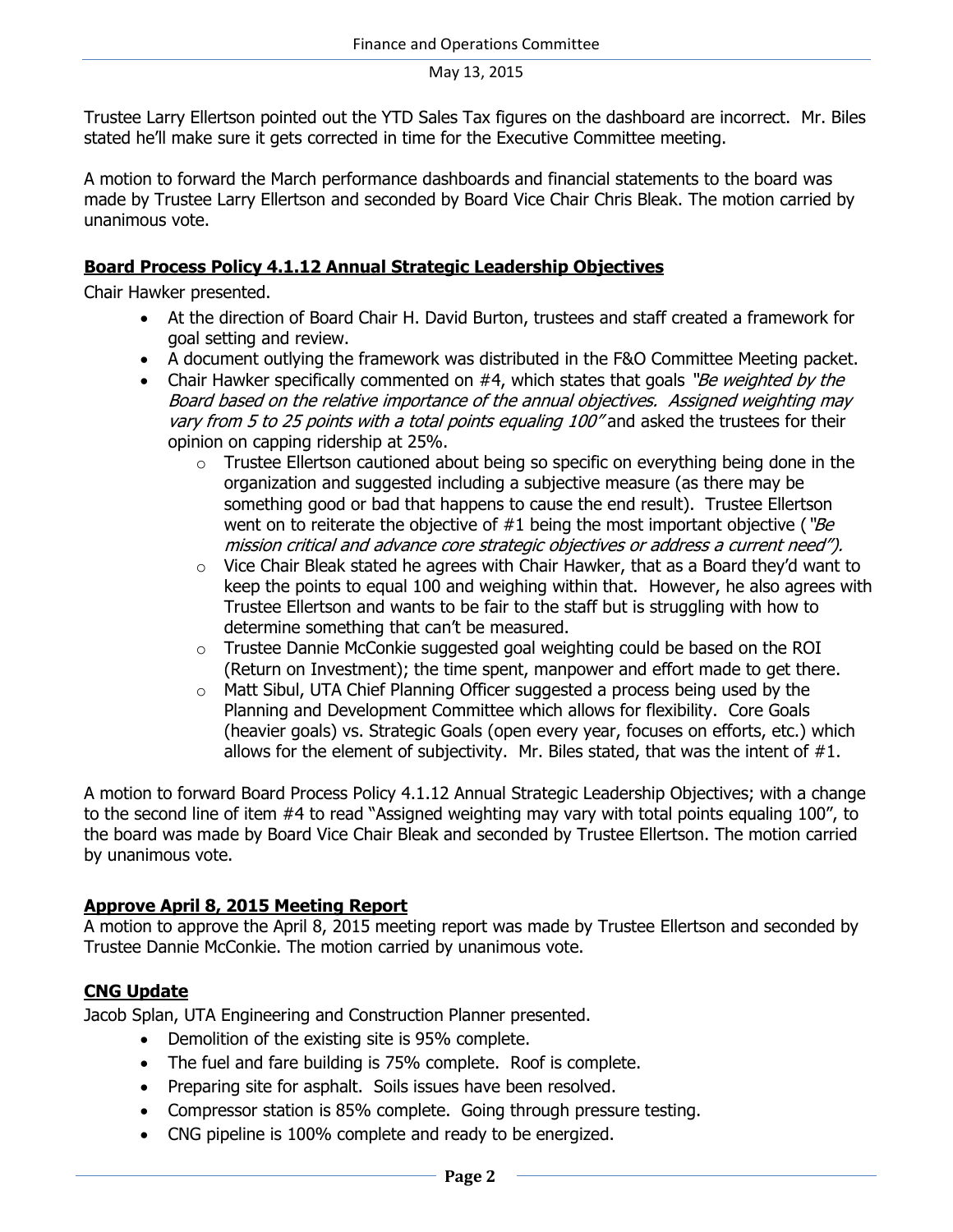- Delivery of CNG buses will begin in August. Total of 23 to be delivered in 2015.
- Research on Potential CNG Partnerships
	- $\circ$  Across the Nation there has been growth in CNG and public-private partnerships around this resource
	- $\circ$  UTA has been researching potential scenarios applicable to our specific needs, service, and community
	- $\circ$  UTA is preparing an outline to solicit a Request for Information (RFI) on how private industry can best partner with our needs
	- $\circ$  This non-binding process will allow UTA to learn from Industry leaders to better inform our future strategy in propulsion diversification
- Next Steps:
	- $\circ$  Complete and open the new CNG Fuel and Fare building in Summer 2015
	- o Delivery of new CNG bus and fleet vehicles to replace oldest and dirtiest diesel buses
	- $\circ$  Complete the RFI process in the next 90 days and determine what a potential partnership could bring to the table
	- o Refine and present potential scenarios to the Board and Committees for consideration

Board Chair Burton asked what the fare building is. Mr. Splan explained it's where the collected fares are counted and stored. Mike Allegra, President and CEO explained it's a secure area without windows and will be monitored by a security camera.

Trustee Ellertson asked if others will be able to use UTA's CNG fueling station. Mr. Allegra explained there are other opportunities but there are challenges related to costs and taxes. The RFI is addressing some of these issues.

## **Required Reserves**

In response to a request by Trustee Ellertson, Mr. Biles and Richard Swenson, UTA Finance Services Manager and Deputy Treasurer presented a summary on the three types of reserve accounts:

- $\bullet$  Bond Reserves Total of \$43.1 million
	- o Debt Service Reserve Funds Senior and Subordinate
	- $\circ$  Both accounts are used for the payment of debt services in the event that UTA fails to make payments. The senior account is not deal specific, the subordinate account is deal specific.
	- $\circ$  The accounts are housed with the Bond Trustee
- Board Reserves Total of \$47.2 million
	- o Accounts are set up per Board action
	- o Accounts consist of the:
		- Debt Service Reserve and Rate Stabilization Fund May be used for early debt retirement, payments on variable rate debt when rates spike, payment of debt service if needed, to fund a new bond reserve, or for other use as determined by UTA's Board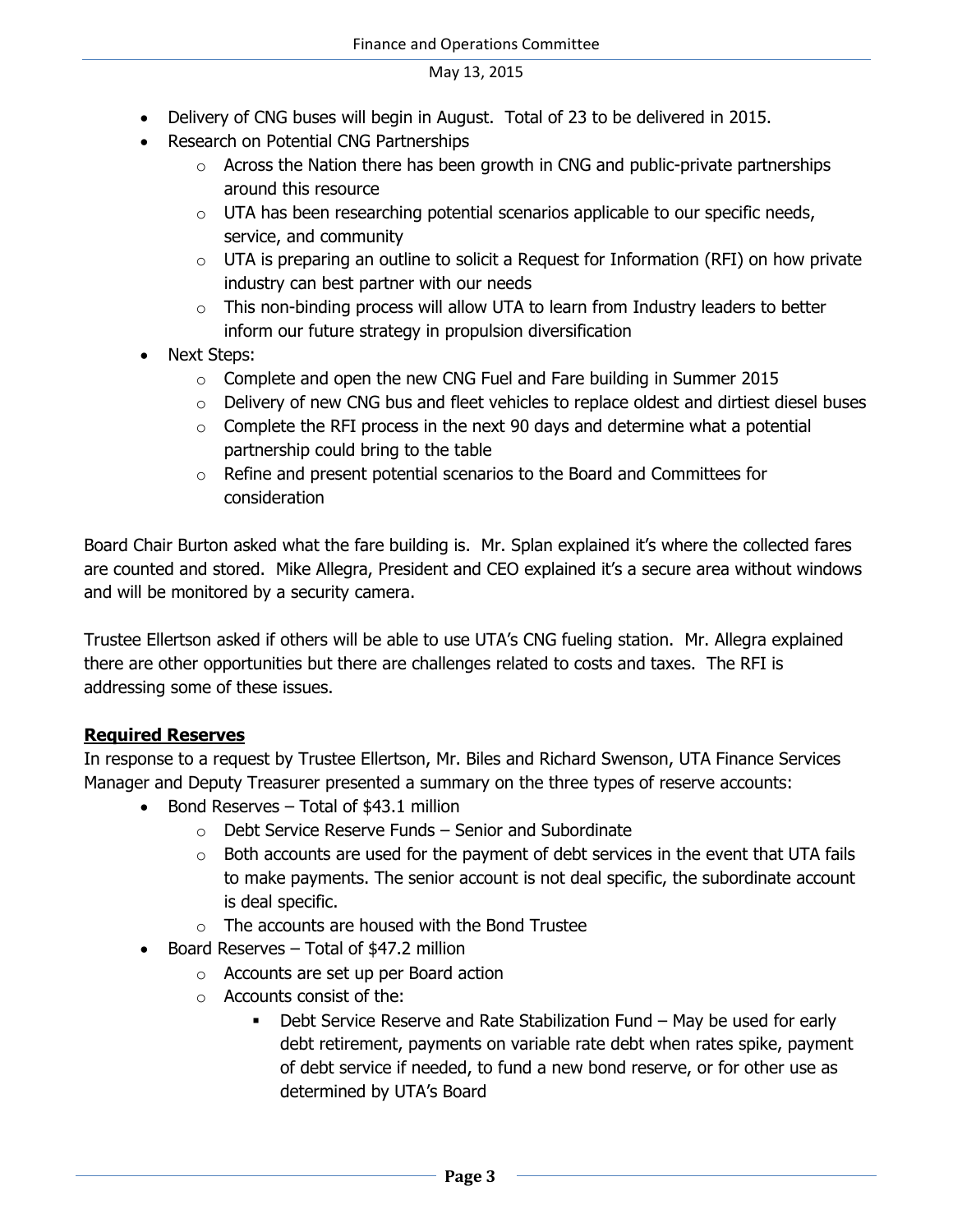- Service Stabilization Fund Used to avoid service reductions at such times as UTA faces a revenue shortfall or cost overrun due to extraordinary circumstances.
- Working Capital Reserve Used to make sure cash flow needs can be met in case revenues/grant payments are delayed.
- Risk Contingency Fund Used to support UTA's self-insurance program.
- $\circ$  Funds are tracked on the General Ledger and or are housed in the PTIF (Public Treasurers' Investment Fund) account.
- Staff Reserves Total of \$4.4 million
	- $\circ$  Fuel Reserve Reserve to offset rising fuel prices
	- o Parts Reserve Reserve for anticipated State of Good Repair initiative
	- o Accounts are tracked on the General Ledger
- Total Reserves of \$94.8 million

Board Vice Chair Bleak asked about the Pension. Mr. Biles explained the pension is a different entity from the Reserves and has a current balance of \$150 million (58% of current liability).

Mr. Benson explained the Service Sustainability Fund was created in 2008 when headed into a recession and UTA had to meet every quarter to redo its budget and operations plan. It was a prudent move at the time but Mr. Benson and Mr. Biles are now recommending the Board take a look at the account. The problem however, is its one time funds.

- Trustee Ellertson likes having the money there
- Board Vice Chair Bleak expressed he isn't opposed to lowering the amount but suggested finding a way to drive ongoing funds into the account and taking out the one time money. He suggested possibly allocating a certain percentage of sales tax to go into the fund.

Board Vice Chair Bleak asked if any funds are going into the Debt Service and Rate Stabilization funds. Mr. Biles explained that there are – about \$3.5 million will be deposited into it this year.

## **Preliminary New Service Concepts**

Matt Sibul, UTA Chief Planning Officer and Jerry Benson, UTA Vice President of Operations gave a presentation on Transit Initiatives with Additional Local Option Funding, specifically mentioning:

- Public Opinion of UTA
	- $\circ$  80% Satisfied or somewhat satisfied with the direction public transit is going
- UTA's Efficient Use of Funding
	- $\circ$  UTA is providing more service per dollar than any other transit agency. commitment to provide more service
- What do customers want?
	- o Reasonable Fares
	- o Frequent Service
	- o Good Coverage
	- o Reliability
	- o Real Time Information
	- o Safety
	- o Station/Stop Comfort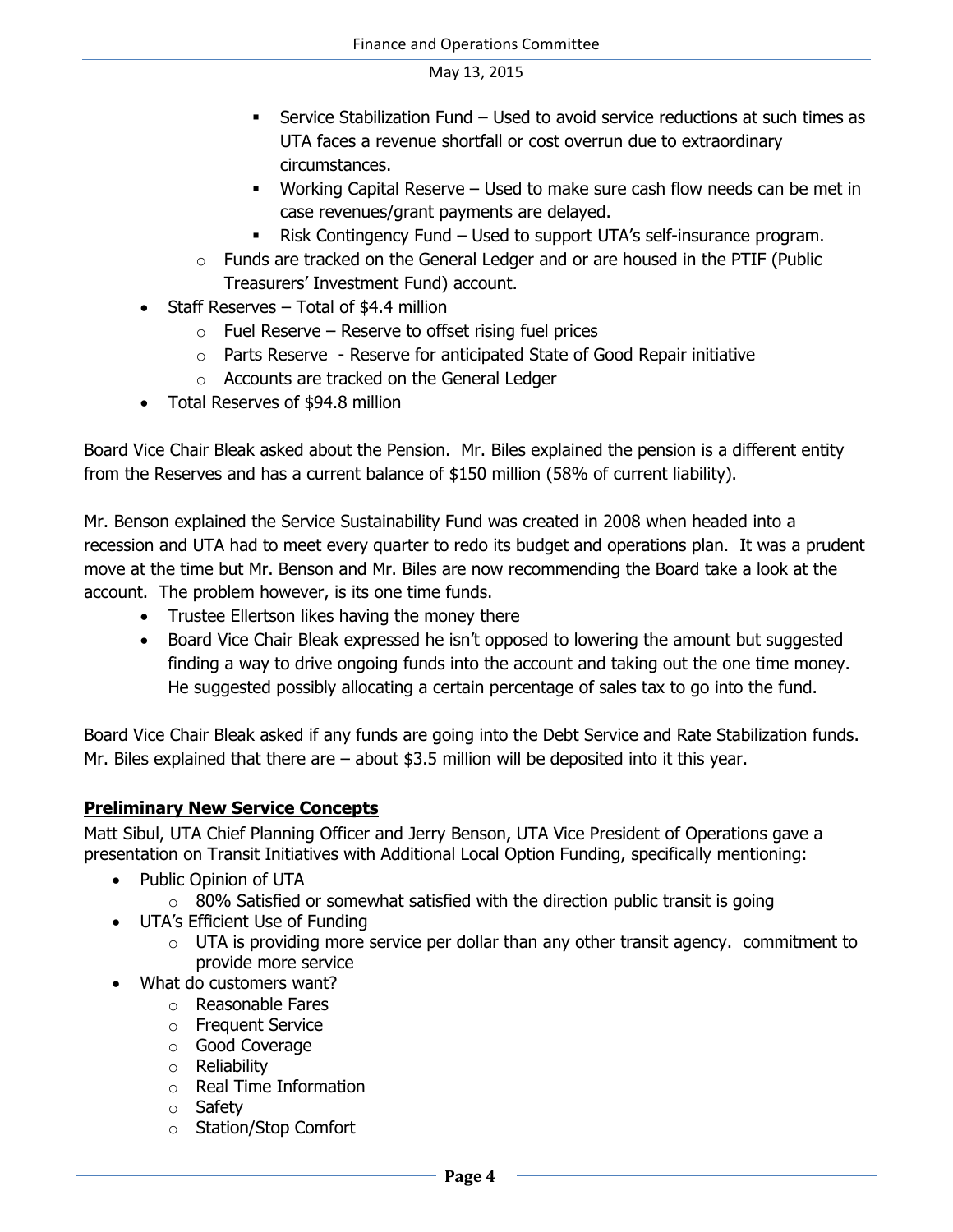- o On Board Amenities
- o Travel Time
- Service Requests, 2004 2014 (Approximates of the four highest received comments)
	- $\circ$  Time Schedule 8500
	- $\circ$  Routing 9500
	- $\circ$  Overcrowded 2500
	- o New Service Area 990
- How Well Connected is the Current System
	- $\circ$  A 2015 System map was displayed showing the current bus and rail routes
	- o Riders want core routes to be more frequent and cover more areas
- Current Transit System Opportunities
	- o More Frequency Needed
		- **Core Network Expansion**
	- o More Span of Service
		- **Early Morning**
		- **-** Late Night
	- o More Weekend Service
	- o Reduce Crowding on Peak Trips
	- o Reduce Travel Time
		- More dedicated transit corridors and intersection priority for transit vehicles
			- **Less circuitous routing**
- HB 362 and the Unified Transportation Plan.
	- o Comprehensive
		- **State Roads**
		- Local Roads (City and County)
		- **Transit**

 $\circ$  The 1/10<sup>th</sup> cent for transit in HB 362 is approximately a 13% increase in UTA funding

- Overview of Additional Local Option Transit Priorities
	- o Added Bus Frequency
	- o High Ridership Corridors
	- o Longer Span of Service
	- o More Weekend Service
	- o Expanded TRAX Service on Sundays
	- o Additional Streetcar Service
- Service Oriented Capital Investments
	- o Purchase new buses
	- o Bus stops, amenities, shared initiatives
	- o Wayfinding improvements
	- o Right-of-Way preservation
- Bus and rail service improvements
	- $\circ$  15% more weekday and 20% more weekend TRAX service to the airport
	- o Number of routes that run until midnight: Increase from 1 to 19
	- $\circ$  30% increase in the number of core bus routes
	- o At COG meetings, started to identify underserved areas
- Additional Considerations
	- o FrontRunner: Regional Service
	- o Leveraging of ALL Local Option Sources
	- $\circ$  Baseline Scenario and Planned Bus System Revisions it can't all happen all at once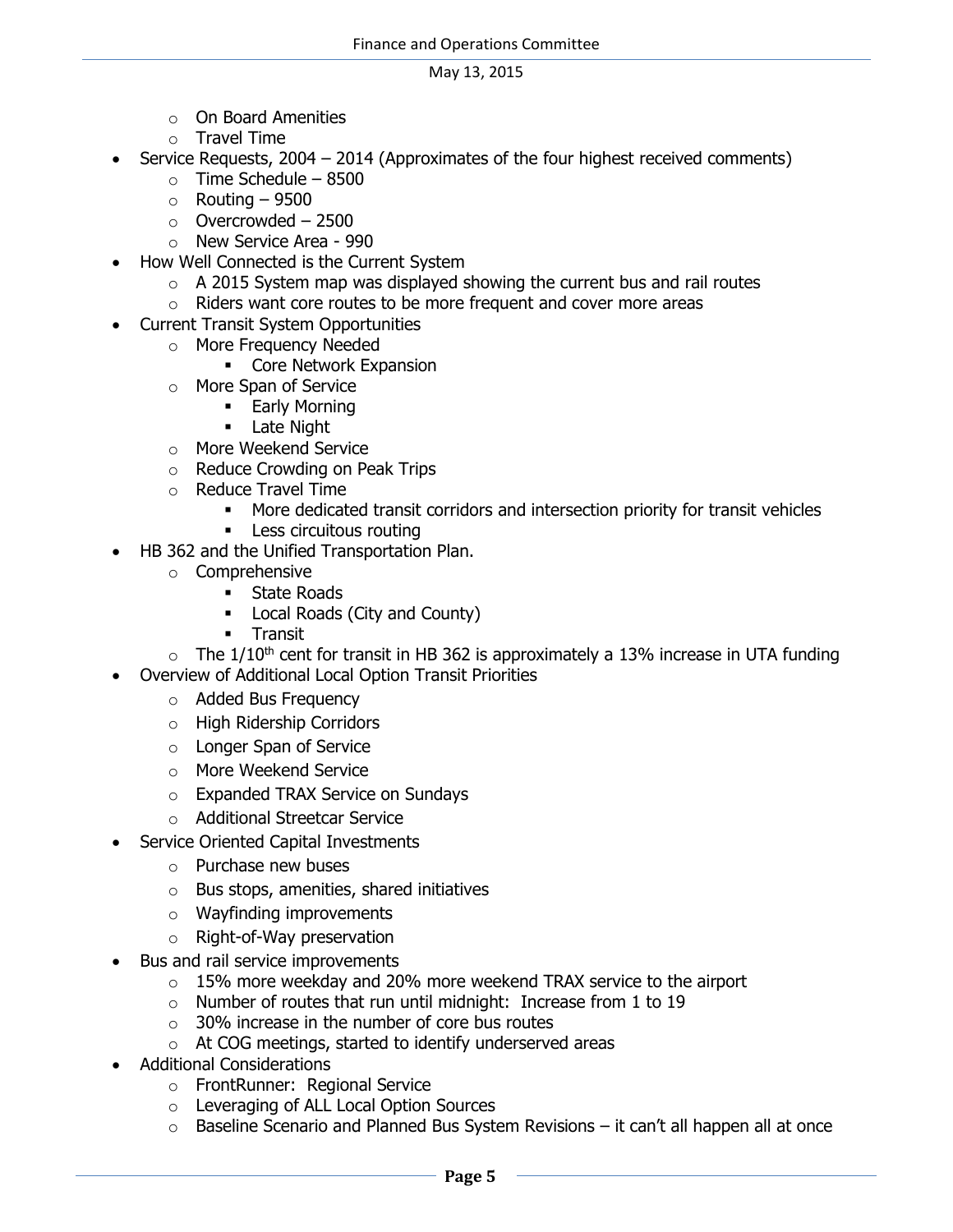- Feedback and Outreach Partners
	- $\circ$  Councils of Governments At COG meetings, started to identify underserved areas
	- o Transportation Coalition
	- o ULCT
	- o UAC
	- o City/County Councils
	- o Online priorities survey (Open UTA)
- Your Thoughts?
	- o Trustee Ellertson suggested getting input from constituents before rolling out the plan. Mr. Benson explained UTA is engaging with local communities on priorities and will be going back to the COG's for input
	- $\circ$  Mr. Allegra informed the Committee that the UTA has created savings that will be used in August to increase service. There will also be positive changes to the Group Pass (lower cost) and FAREPAY has been extended.

## **Tooele County Services**

Ryan Taylor, UTA Coordinated Mobility Manager presented.

- UTA Tooele County Service
	- o Tooele to SLC
		- 451(Express) 10 daily trips/5 each direction
		- 453 12 daily trips/6 each direction
	- o Grantsville to SLC
		- 454 2 daily trips/1 each direction
	- o Grantsville to Tooele Flex
		- F-401 26 daily trips/13 each direction
	- o Tooele Flex
		- F-400 26 daily trips/13 each direction
		- Services the Tooele Applied Technology College, low income housing, Walmart, hospital and the Tooele park and ride lot
- Coordination with other Tooele transportation services
	- $\circ$  Operate UTA F-Routes (UTA Funds, Tooele county funds the other three listed)
	- o Senior Dial-a-Ride program
	- o Medical Transportation
	- o Senior Pick-Me-Up
- Proposed Grantsville/Tooele F-Route Service changes
	- $\circ$  F-401 Grantsville to Tooele route Underperforming
	- o Was scheduled to be altered/canceled April 2013
	- $\circ$  Commitment from mayor and those at public hearing to boost ridership
	- o Ridership has decreased
	- o Engage Stakeholders
		- Grantsville Mayor
		- **•** County Commissioners
		- **Tooele Transportation (run by Tooele Aging Services)**
		- **TATC**
		- USU Extension
		- DWS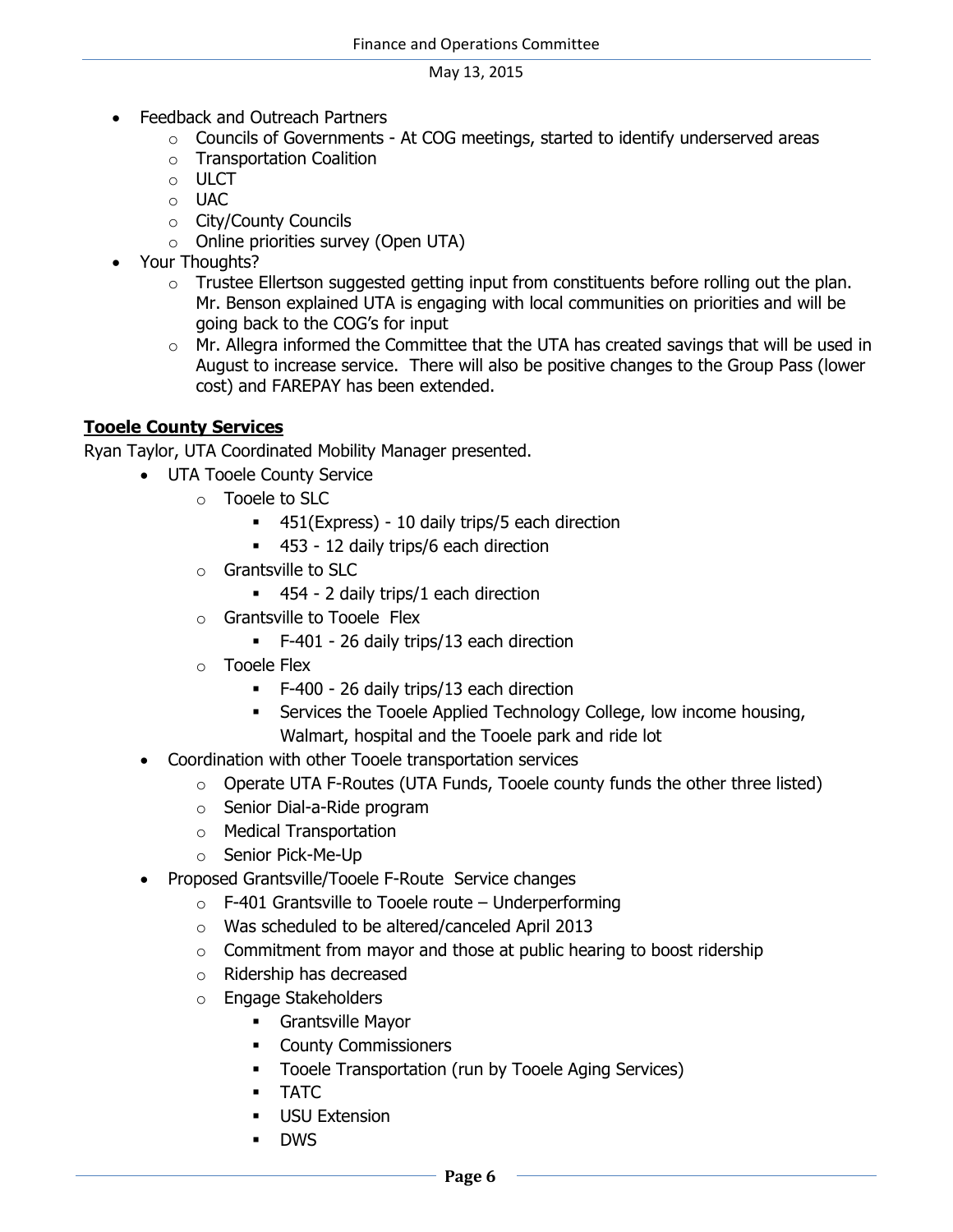- UTA
- **F-Route operators**
- o Recommendations
	- Utilize existing UTA operation budget no increase
	- Expand F-401 Grantsville commuter trips connection to SLC
	- Additional trips (one am and one pm)
	- Replace hourly Grantsville to Tooele trips with demand response operated by Tooele
	- **Expand Tooele F-400 Route coverage**
	- **-** Marketing
	- **Survey**
- Grantsville Demand Response
- Next Steps
	- o Complete details of demand response service
	- o Update stakeholder group
	- o Schedule and hold public hearing
	- o Implement in August

## **Mobility Management**

Ryan Taylor, UTA Coordinated Mobility Manager presented.

- Coordinated Mobility Management is coordinating resources among human service entities to efficiently maximize transportation for seniors, persons with disabilities and other groups with unmet transportation needs.
- Fragmented service delivery and funding. Trying to make it easier to coordinate the services to get resources/services to the end user; and maximize the use of all types of available vehicles.
- UTA has received a letter of support from the Governor for the coordination of Human Service Transportation & Service Providers.
- Local Coordinating Councils define what the services are, where they're coming from, and planning the service
	- o Salt Lake County
	- o Weber & Davis Counties
	- o Utah County
- Regional Trip Planner Through a Veterans Transportation and Living Initiative Grant. First version will be up and live on the 22<sup>nd</sup> and then will push it during the summer
- FTA Section 5310 Grant Program
	- $\circ$  Enhances Mobility of Seniors and Individuals with Disabilities. Provides grants for vehicles and operating assistance
- Transportation Provider Success
	- o Cissy Morton Mobility Manager at Tooele County
		- **Started 3 years ago with 2 volunteers and 1 vehicle**
		- Today there are 17 volunteers and 4 vehicles
- Tooele's Need……efficiency. Scheduling and Dispatch Software.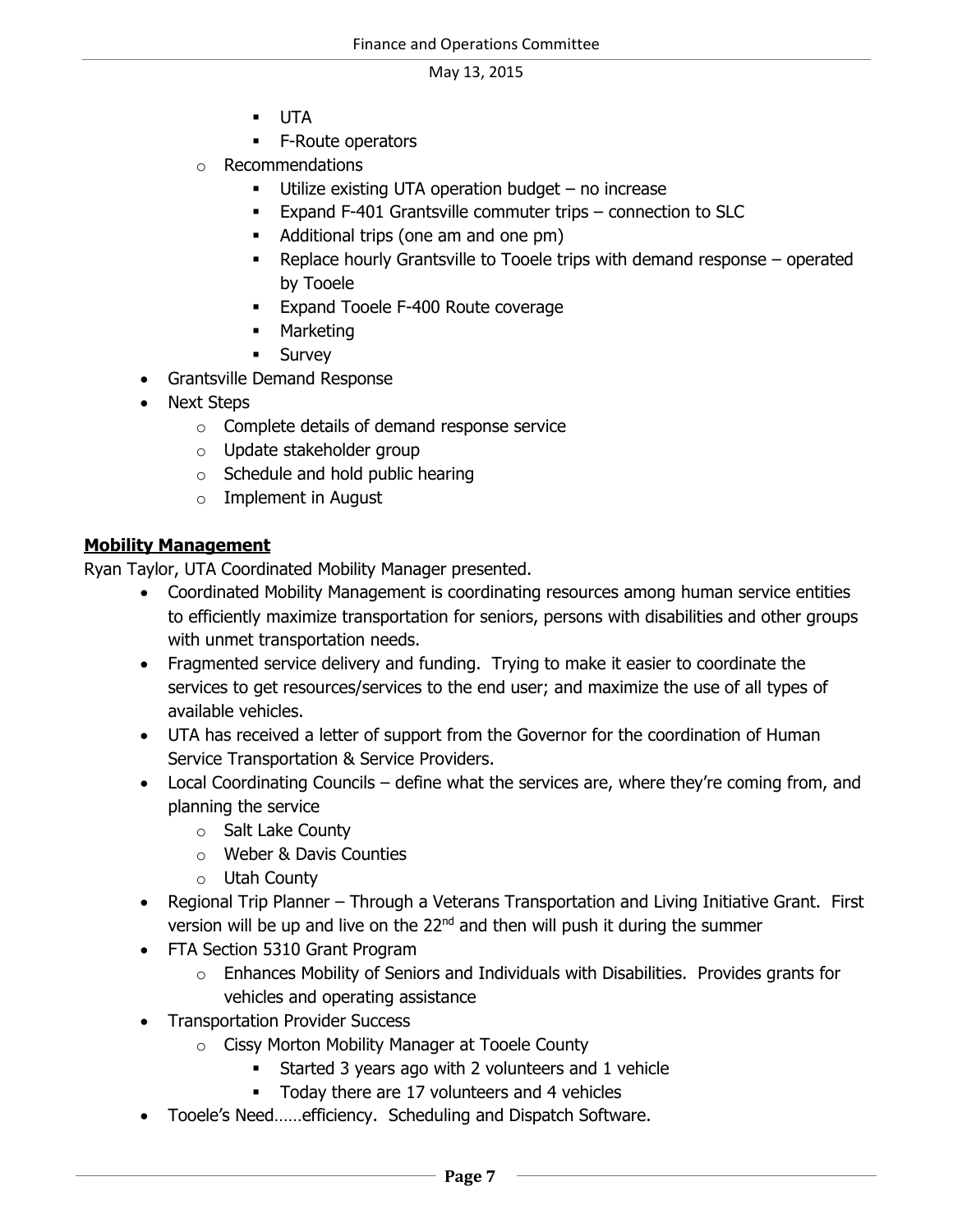- Retired UTA Vehicle Program
	- o Salt Lake County Aging and Adult Services
		- Senior Shopping Trips  $-1$  day per week
		- **EXECOUNTY WILL PROVIDE VOLUTE VALUATION**
		- **Utilize shared vehicle**
		- Vehicle is available for other agencies on other days
	- o LSI Business Development Inc.
		- LSI operates DWS service in Davis and Weber counties for low income
		- Utilize vans 5 days per week
- Future Goals
	- o Launch phase 2 of One-Click website
	- o Establish permanent regional/state funding stream
	- $\circ$  Establish reimbursement voucher program for volunteer drivers
	- o Establish Maintenance and Fueling program
	- o Establish One-Call information/referral center
	- $\circ$  Establish roadmap for non-profit organization to house One-Click/Call center as center piece for mobility coordination
	- o Expand Travel Training
- Coordination success
	- $\circ$  Deputy Chief Fred Ross SLPD, Metro Support Bureau Job a Day Initiative
- How can you help?
	- $\circ$  Identify what is going on in your community
	- o Attend local coordinating councils
	- o Become an advocate and take the information out to your areas

# **APTA Rail Conference Update**

Todd Provost, UTA Light Rail General Manager presented.

- UTA will be hosting 2000 professionals from the transit industry from June  $19<sup>th</sup>$  to June 25<sup>th</sup>.
- The conference will have a partnership theme and there will be five different ringed theme activities.
- The Rail Rodeo will be from June  $19<sup>th</sup>$  to June  $21<sup>st</sup>$  closing with an awards banquet MC'd by Mr. Benson and Andrea Packer, Vice President of Communications
- Governor Gary Herbert, Speaker of the Utah House of Representatives, Greg Hughes, and Salt Lake City Mayor Ralph Becker will be speaking at the conference
- There will be a Risk Assessment Seminar hosted by APTA from June  $24<sup>th</sup>$  to June  $26<sup>th</sup>$
- All Board members are invited to be ambassadors and participate in the conference

# **Liaison, Conference and External Committee Reports**

Mr. Allegra mentioned the following:

- UTA held a Transit Academy on May 1, 2015
- Individuals from Nashville, TN were in Utah for four days focusing on transit issues (partner theme)
- At the Governor's Economic Council UTA was recognized for its efforts on the Mountain Accord project